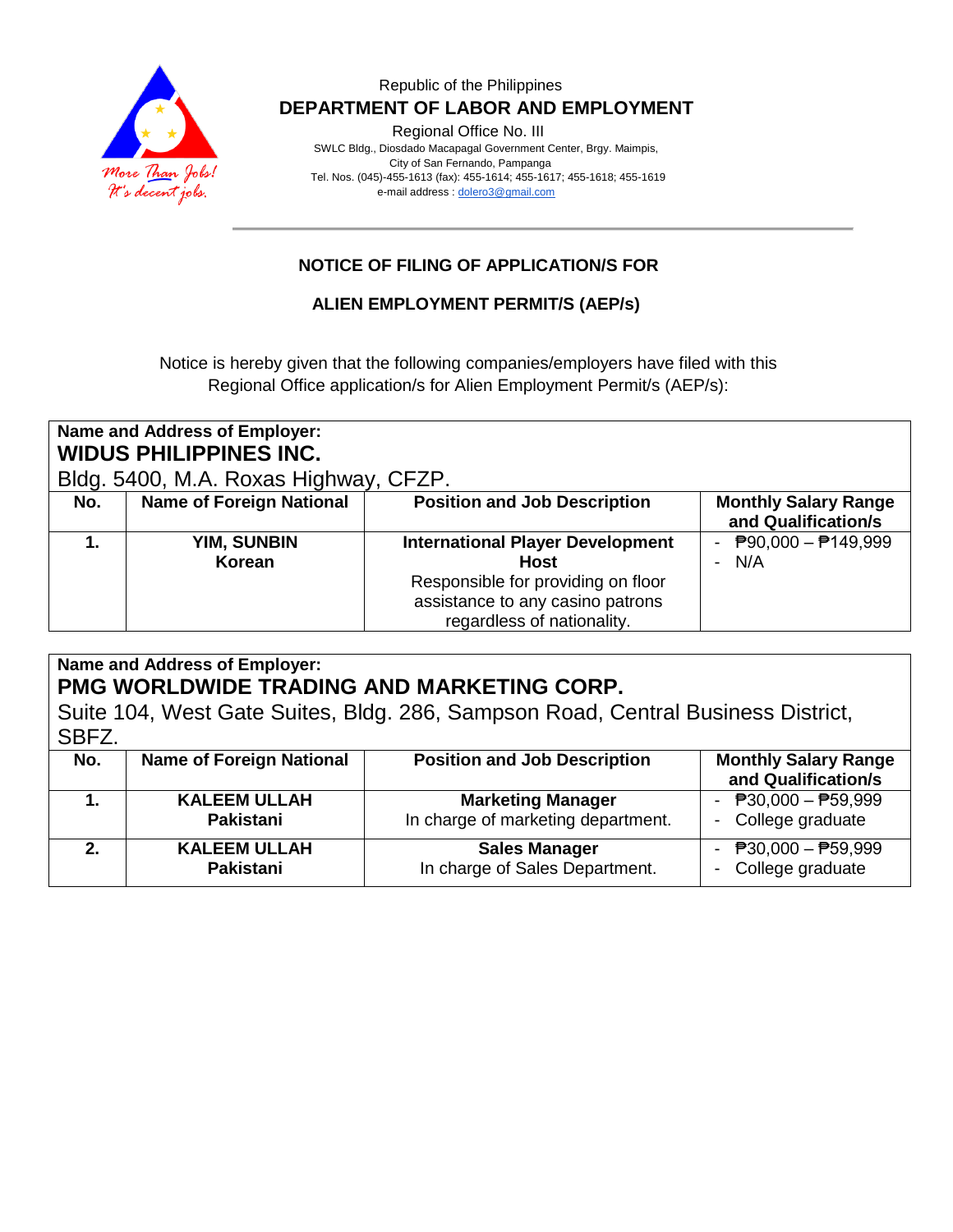

## Republic of the Philippines  **DEPARTMENT OF LABOR AND EMPLOYMENT**

Regional Office No. III

 SWLC Bldg., Diosdado Macapagal Government Center, Brgy. Maimpis, City of San Fernando, Pampanga Tel. Nos. (045)-455-1613 (fax): 455-1614; 455-1617; 455-1618; 455-1619 e-mail address [: dolero3@gmail.com](mailto:dolero3@gmail.com)

# **Name and Address of Employer: TROYCOR LIGHTING CORPORATION.**

Industrial Estate 5, M.A. Roxas Highway, CFZP.

| No. | <b>Name of Foreign National</b> | <b>Position and Job Description</b>    | <b>Monthly Salary Range</b><br>and Qualification/s |
|-----|---------------------------------|----------------------------------------|----------------------------------------------------|
|     | <b>WHITE, DENNIS JAMES</b>      | <b>Vice President for Operations</b>   | N/A<br>-                                           |
|     | American                        | Provide regular performance updates to | N/A<br>Ξ.                                          |
|     |                                 | the senior leadership team.            |                                                    |

# **Name and Address of Employer: BIOTEQUE MEDICAL PHIL. INC.**

Blk 14 Lot 2, 3, 4, Hermosa Ecozone Industrial Park, Palihan, Hermosa, Bataan.

| No. | <b>Name of Foreign National</b>        | <b>Position and Job Description</b>                                                                       | <b>Monthly Salary Range</b><br>and Qualification/s                                                                                                                          |
|-----|----------------------------------------|-----------------------------------------------------------------------------------------------------------|-----------------------------------------------------------------------------------------------------------------------------------------------------------------------------|
|     | <b>LUO, CHIANG</b><br><b>Taiwanese</b> | <b>Deputy Product Manager</b><br>Development of new products and<br>improvement of existing product line. | - $P30,000 - P59,999$<br>- Familiar and with<br>knowledge in actual<br>product design and<br>development and in<br>different types of<br>medical and<br>respiratory device. |

| Name and Address of Employer:<br><b>FSPHIL CORP.</b><br>2162, Fsphilcorp Bldg., San Rafael Village, Brgy. Mabiga, Mabalacat, Pampanga. |                                 |                                        |                                            |
|----------------------------------------------------------------------------------------------------------------------------------------|---------------------------------|----------------------------------------|--------------------------------------------|
| No.                                                                                                                                    | <b>Name of Foreign National</b> | <b>Position and Job Description</b>    | <b>Monthly Salary Range</b>                |
|                                                                                                                                        |                                 |                                        | and Qualification/s                        |
|                                                                                                                                        | <b>LEE, JAEKYEONG</b>           | <b>Site Supervisor</b>                 | $\overline{P}90,000 - \overline{P}149,999$ |
|                                                                                                                                        | Korean                          | Prepare Korean contracts and negotiate | Booking transport                          |
|                                                                                                                                        |                                 | revision, changes and additions to     | and accommodation                          |
|                                                                                                                                        |                                 | contractual agreement with architects. | for overseas visits.                       |